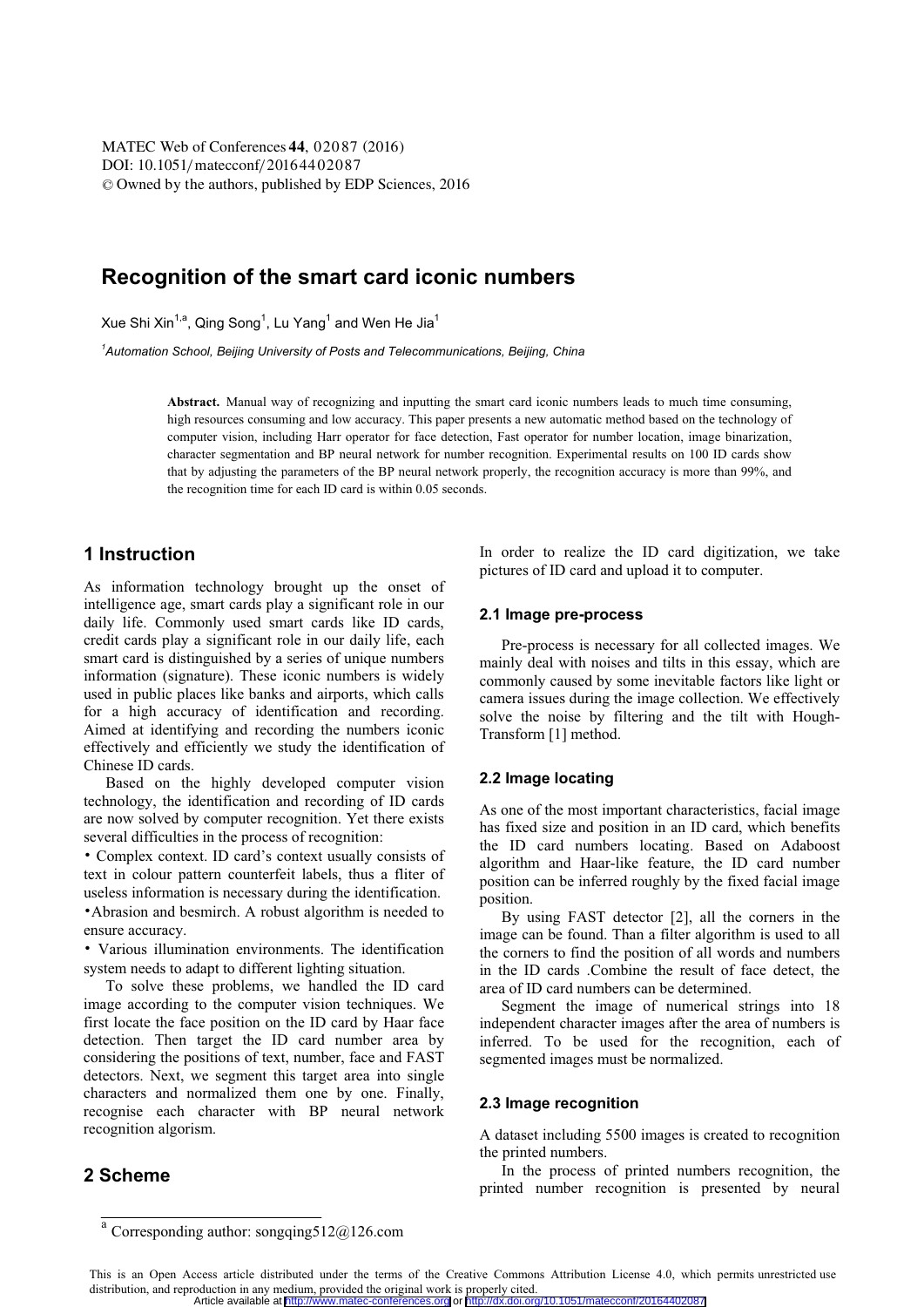network based on BP [3]. Statistical test results of BP neural network in different parameters.

Figure 1 is a flow chart of scheme.



**Figure 1.** Flow chart of scheme.

## **3 Implementation**

#### **3.1 Image pre-process**

#### *3.1.1 Denoising*

In order to make the image of the ID card smoother, the first processing is Gaussian filtering, which helps eliminate the noise and interference.

Two-dimension Gauss function:

$$
G(x, y) = \frac{1}{2\pi\sigma^2} e^{-\frac{x^2 + y^2}{2\sigma^2}}
$$
 (1)

Image of two-dimension Gauss function:



**Figure 2.** Image of two-dimension Gauss function.

Images in a computer are stored in the form of a twodimension matrix. Gauss filtering makes use of twodimension convolution operators of Gaussian kernel to convolve with the whole image successively. Therefore eliminate the noise and interference.

#### *3.1.2 Image correction*

Hough transform [1] can be applied to detection of objects of any shape. This method works well when being used to detect straight lines. The correction has high precision. The edges of ID cards have high linearity. We can figure out the angle of inclination of the photo by

using the straight line on the edge and then calibrate the photo.

## **3.2 Image locating**

#### *3.2.1 Face localization*

ID cards have uniform size and style. Every ID card has a full-faced photo, which is 32mm\*26mm, in the right side of the card. The position and size of the images are fixed. According to this characteristic, the position of other text messages can be roughly determined by using the relative position of the image.

This article locate the image by using face detection technology based on Adaboost and Haar-like [4] feature.

Haar-like feature includes central feature, line feature and edge feature. They are shown below:





In the process of faces detection, place random feature rectangles on the image in turn. The difference between sum of pixel of the white region and sum of pixel of the black region serves as a feature. If the rectangle contains faces, this eigenvalue serves as a face feature. Otherwise, this eigenvalue serves as a non-face feature. Different sizes of rectangles on different positions of the image provide large amounts of features. With Adaboost algorithm, several strong classifiers are trained by these features. After input images are detected by multiple strong classifiers, it can be confirmed that the image is a face. The effect of ID card images being detected by Haar-like tech:



**Figure 4.** The result of the face detect.

## *3.2.2 Corner detection*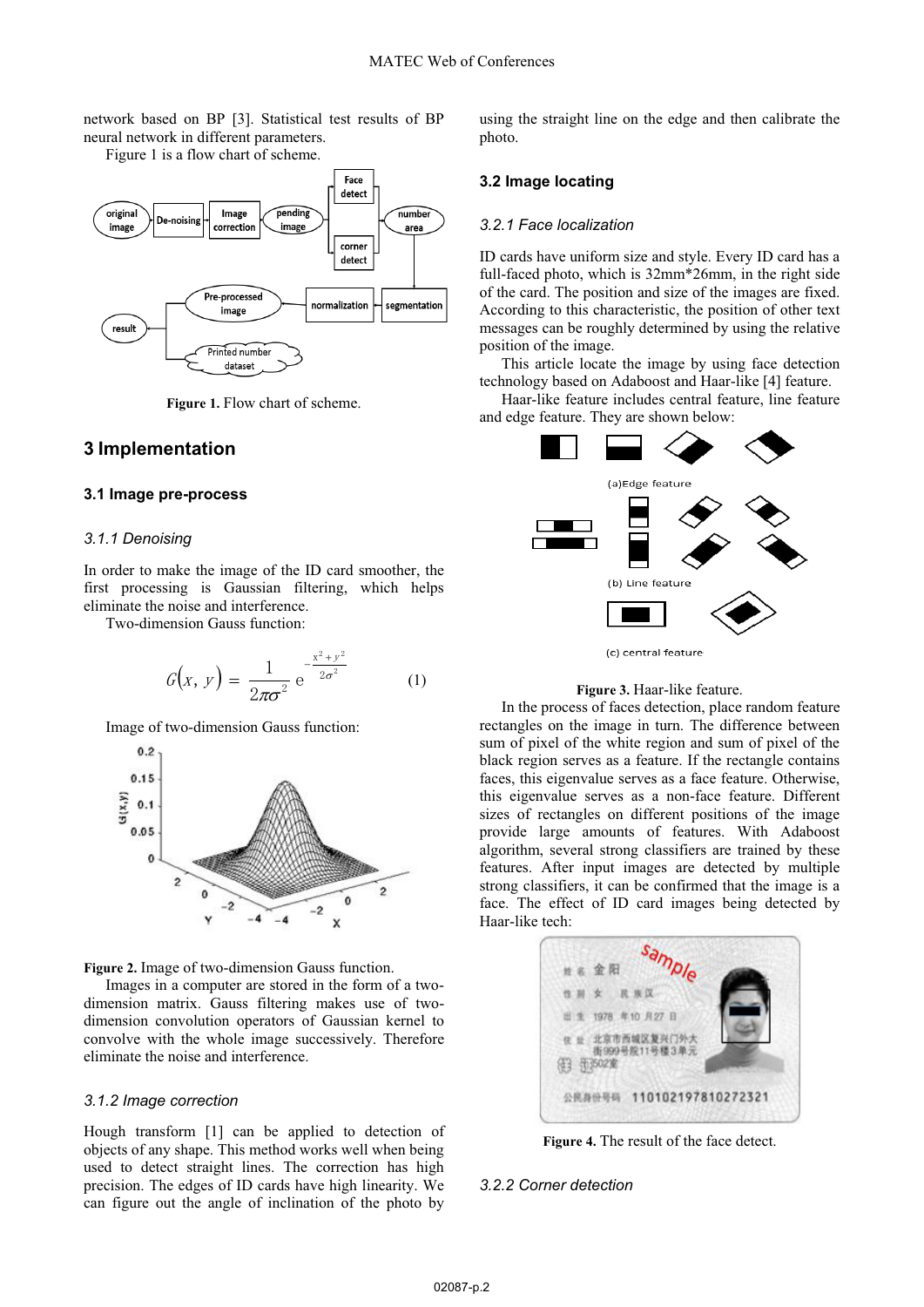Corner detection, which is in the computer vision system, is a method used to acquire the feature of images. It's widely used in fields like motion detection, image matching, video tracking, 3-D modeling and target recognition. It's also called feature points detection. In the ID card's image, corner points focus on the edge of characters, figures and faces. Characters and figures' position can be detected by analyzing the distribution of corner points.

There are various kinds of method to detect corner points. This article adopts optimized fast corner detection algorithm to locate characters and figures in the image.

FAST was put forward by Edward Rosten and Tom Drummond in 1996. It's a simple and fast method to detect corners. According to this algorithm, a pixel is defined as a corner point if it has plenty of pixels, which are in different regions in its neighbourhood.

When directly using FAST detector, it generate many FAST detector around colour textures and stains so as to cause interference. Therefore, this paper intends to optimize the corner detection.

After detection by FAST, record location information of all corners. These corners includes large amount of noise points. A position pattern of corner can be got after inputting all the positions into a blank image. With image convolution method, convolve with the whole corner image. Then employ binarization to process the image and get a new image of corner position. New positions of corners correspond to the positions of characters and figures after denoising. Comparison chart of effect before and after optimizing in Figure 5.



(a) Before optimization



(b) After optimization **Figure 5.** Figures before and after optimization.

## *3.2.3 Locating and segmentation of ID number*

## • Locating:

By locating the face and detecting corners, positions of faces, characters and figures in the image can be obtained. According to the positional relation between ID numbers

and the face, we can accurately conclude that the image to the bottom left of head (bottom left of the ID card), where corners are dense, is the image of ID number. Based on steps above, location of ID numbers can be acquired.

#### • Segmentation:

After accurately locate the ID number and extract its region, segmentation of figures shall be conducted. Conduct binarization with the extracted image first. Due to the uneven light, it does not work well by using fixed threshold method(Figure 6 (b)). This paper employs the adaptitave local threshold(Figure 6 (c)) to achieve binarization of the image with different threshold values at different positions.



(c) Adaptive threshold

**Figure 6.** The images before and after binarization After binarization, projecting the image vertically. Count up the number of dark spot of every row and get the figure 7.



# I I I I I LA LA LA LILLA LA LA

**Figure 7.** The vertical projection of the image

Select the centre of each blank area as segmentation point. The number segment is divided into 18 independent character images.

## **3.3 Recognition of ID card numbers**

#### *3.3.1 Image normalization*

Pre-process always be used before the features of the numbers image are extracted. The pretreatment mainly refers to the normalization process. The process of the normalization include size normalization and position normalization.

#### • Position normalization:

Normalization method based the border positions is used for position normalization, find the position and center of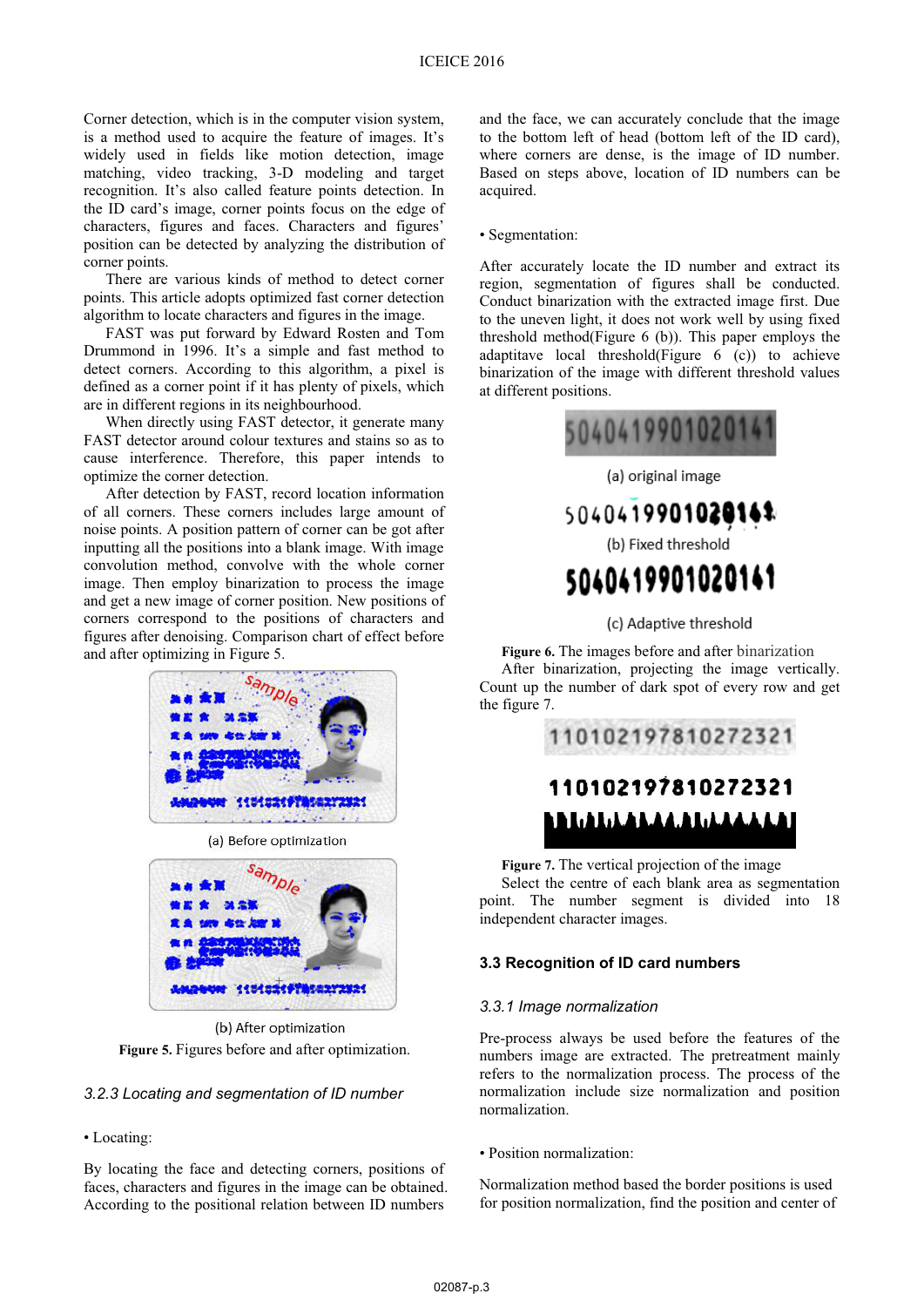the border by calculation in the image of single number, than move the center to a specified position of a new blank iamge , position normalization is implemened by above processes.

#### • Position normalization:

The process of transforming the images of different size to the same size is the size normalization. first, calculate the length of minimum external positive square of the image , then change the length of the image by scale. Size normalization is implemened by above processes.

The result after the normalization is shown in Figure 8.



**Figure 8.** The normalization of the image

## *3.3.2 Dataset : Printed Number-11*

In order to solve the problem of ID card numbers recognition, the methods of machine learning were used. In the processes of recognition, a dataset is needed to support the experiment. A dataset named NMIST was created by Corinna Cortes who works in Google Labs and Christopher J.C. Burges who works in Microsoft Research as shown in Figure 9 (a). The NMIST database is publicly available, has a training set of 60,000 examples, and a test set of 10,000 examples. It is a good database for people who want to try learning techniques and pattern recognition methods on real-world data while spending minimal efforts on preprocessing and formatting. However NMIST dataset is unsuited to printed numbers. Printed numbers has fixed font, and we need a high accuracy in the process of recognition, so this dataset is created for the printed numbers recognition.

The new dataset named Printed Number-11 as shown in Figure 9 (b) include the common fonts that the printed numbers used. Not only is the accuracy improved by using Printed Number-11, but also the situation that the numbers with wear and tear can be improved.



(a) NMIST

(b) Printed number

**Figure 9.** Datasets.

Printed Number-11 include 10 kinds of common fonts , such as FARRINGTON-7B-Qiqi, Times New Raman , Arial etc. In each kind of font, ten numbers and a capital character "X" are included, each character saved in an image, resized to 100\*100 pixels. In the process of creating dataset, different size and position of a same character are saved as different image as is shown in Figure 10 (a), (b), (c), then different degree of covering are used in each image which is to simulate the number with wear as is shown in Figure 10 (d). Eventually each character generated 500 images, a dataset include 5500 images is created to recognition the printed numbers.



**Figure 10.** The process of creating dataset.

#### *3.3.3 Recognition*

In the section of printed numbers recognition, the printed number recognition is presented by neural network based on BP. As one of the important feed-forward neural network models, BP (Back-propagation) neural network is a kind of multilayer feed forward network with the nature of error back propagation.

In training stage, NMIST and Printed Number-11 is used to train different classifier, the highest accuracy used the NMIST is 95% and the highest accuracy used Printed Number-11 is more than 99%.The result show that Printed Number-11 is more suitable for printed numbers because the examples in Printed Number-11 is more similar to the printed numbers.

Recognition accuracy is affected by using different activation functions during training the neural network. For a high accuracy, this paper try to use 3 kinds of activation functions, logistic sigmoid, Tanh (hyperbolic tangent) and ReLu(rectified linear units). The plots of the functions is shown in Figure 11.



**Figure 11.** The plots of the activation functions.

Three kinds of different activation functions were selected for training different classifier in Single hidden layer neural network, then we use 100 ID cards to test, the result of recognition as shown in table 1.